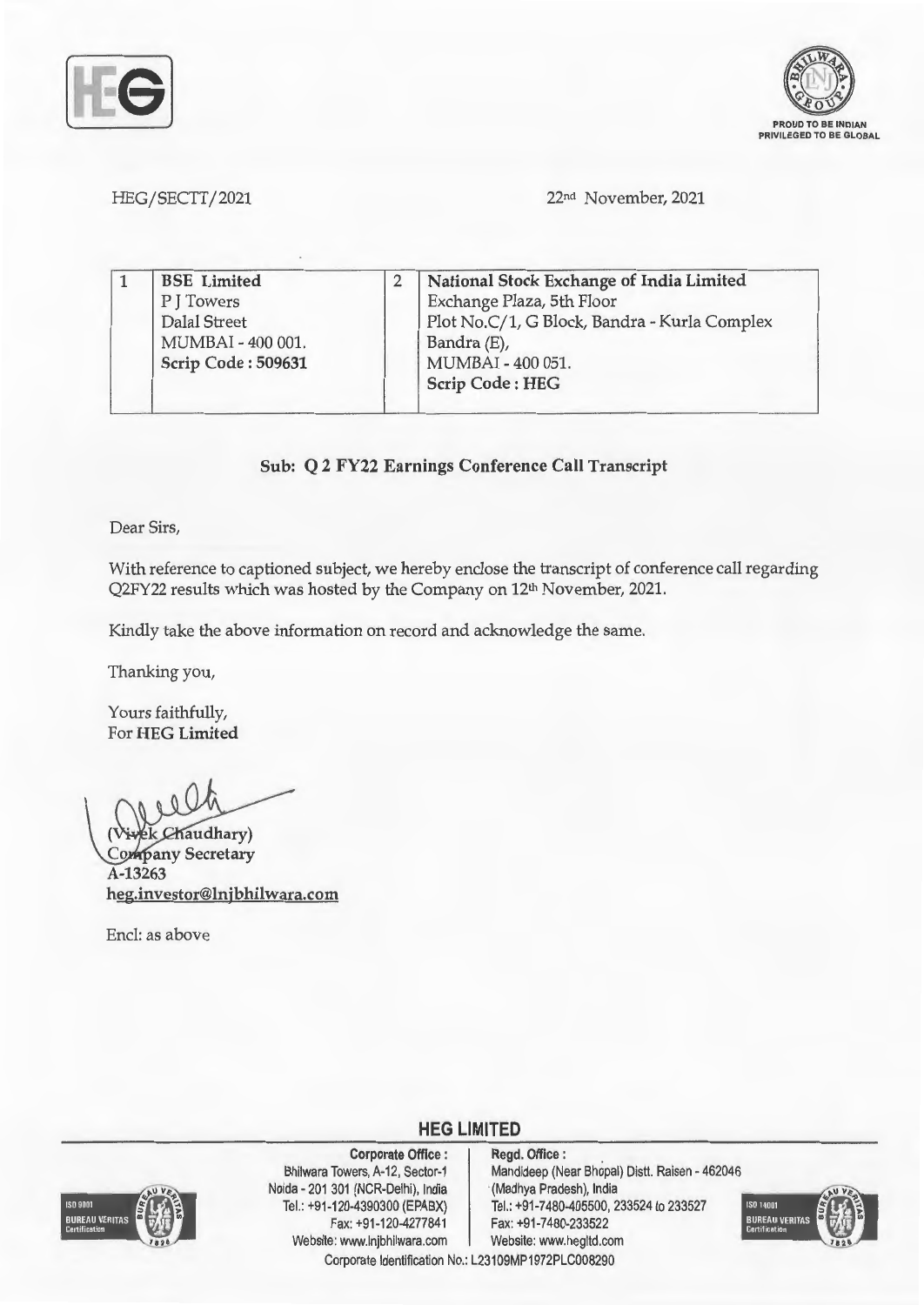

# "HEG Limited Q2 FY-22 Earnings Conference Call"

### **November 12, 2021**



|                   | <b>MANAGEMENT: MR. MANISH GULATI - EXECUTIVE DIRECTOR, HEG</b> |
|-------------------|----------------------------------------------------------------|
|                   | <b>LIMITED</b>                                                 |
|                   | MR. OM PRAKASH AJMERA - GROUP CHIEF                            |
|                   | <b>FINANCIAL OFFICER, HEG LIMITED</b>                          |
|                   | MR. GULSHAN SAKHUJA - CHIEF FINANCIAL OFFICER,                 |
|                   | <b>HEG LIMITED</b>                                             |
| <b>MODERATOR:</b> | MR. NAVIN AGRAWAL - HEAD-INSTITUTIONAL                         |
|                   | <b>EQUITIES, SKP SECURITIES LIMITED</b>                        |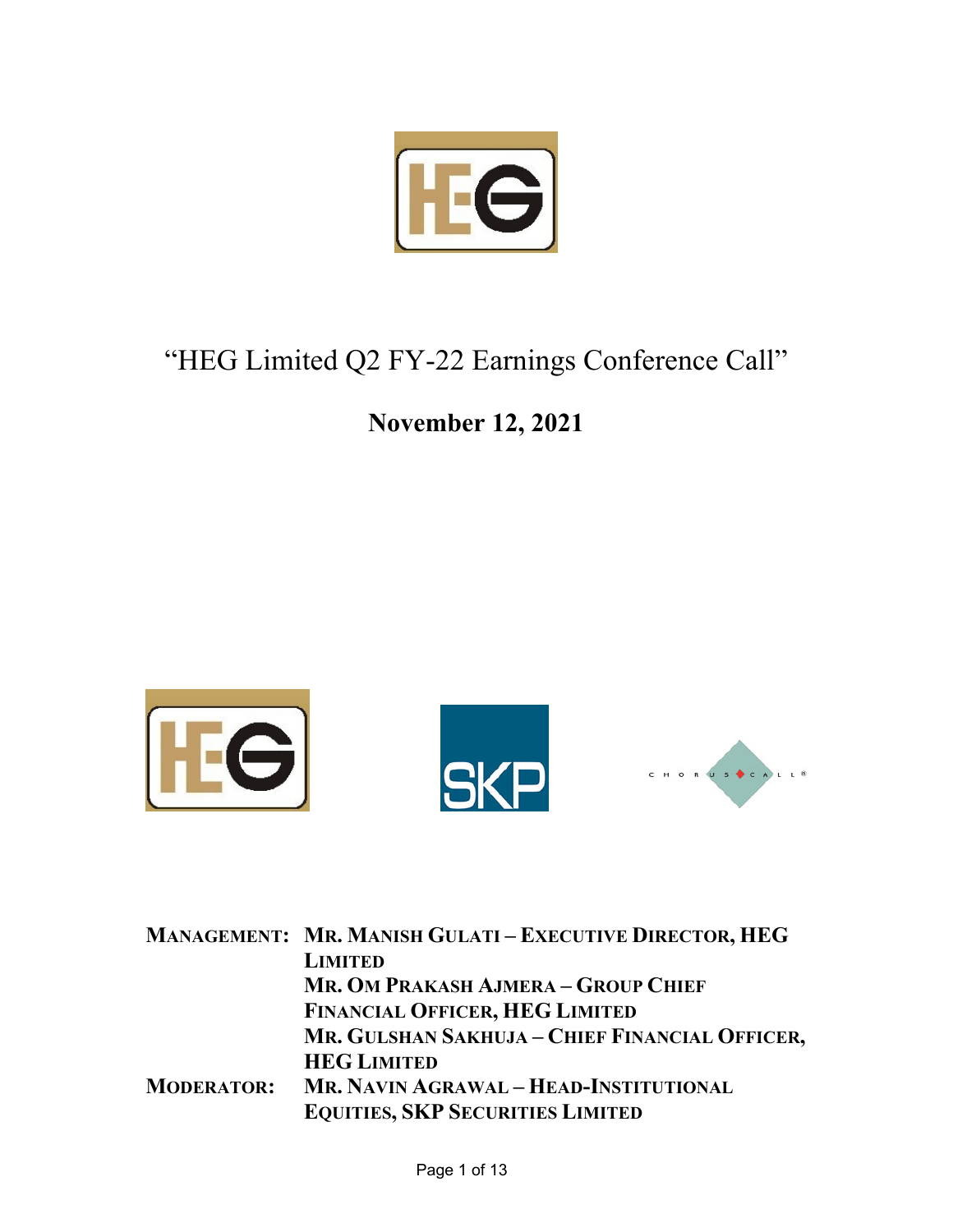

| Moderator:            | Ladies and gentlemen, good day and welcome to HEG Limited O2 FY22 earnings conference                      |
|-----------------------|------------------------------------------------------------------------------------------------------------|
|                       | call. As a reminder, all participants lines will be in listen only mode, and there will be an              |
|                       | opportunity for you to ask questions after the presentation concludes. Should you need assistance          |
|                       | during the conference call, please signal an operator by pressing <sup>**</sup> then '0' on your touchtone |
|                       | phone. Please note this conference is being recorded. I now hand the conference over Mr. Navin             |
|                       | Agrawal - Head Institutional Equities at SKP Securities Limited. Thank you. And over to you,               |
|                       | sir.                                                                                                       |
| <b>Navin Agrawal:</b> | Good afternoon, ladies and gentlemen. It is my pleasure to welcome you on behalf of HEG                    |
|                       | Limited and SKP Securities to this financial results conference call with the leadership team at           |
|                       | HEG limited. We have with us Mr. Manish Gulati - Executive Director; Mr. Om Prakash Ajmera                 |
|                       | - Group CFO; and Mr. Gulshan Sakhuja – CFO.                                                                |

We will have the opening remarks from Mr. Gulati, followed by a Q&A session. Over to you, Mr. Gulati. Thank you.

**Manish Gulati:** Yes. Friends, good afternoon, and welcome to our Q2 financial results call for the year 2021-22. As you can see, this quarter's profits were higher than the previous quarters and among the best in the industry. Thanks to strong global steel demand was through steel output increased by 7.9% in the first nine months of this calendar year, including China, while steel production in the rest of the world, excluding China increased by 15.5%.

> If we compare China's steel production of quarter two with quarter one, there has been a steep decline in steel production from 292 million metric tons level 244 million metric tons, which is 49 million metric tons lower. This is due to their drive to lower carbon emission levels. And moreover, from November, they will be having winter cuts where they are supposed to be cutting 30% of their production.

> This will result in reduced Chinese steel exports, enabling the rest of the world to make more steel, as you know 47% to 48% of which is from the electric arc furnace route, where graphite electrodes are used. In fact, if you look at the monthly production of China, the September was probably the lowest monthly production in 33 years, and October registered even 3% lower than September.

> Coming to our country, Indian crude steel production increased by 23.3% for the nine months January to September this year, compared to the previous year. Despite the second wave of COVID-19 Indian steel industry performed exceptionally well in the last two, three quarters with very high-capacity utilization, and record margins. According to WSA's latest short-range outlook steel demand would expand by 4.5% in 2021, reaching 1185 million metric tons, up from 0.1% growth in 2020.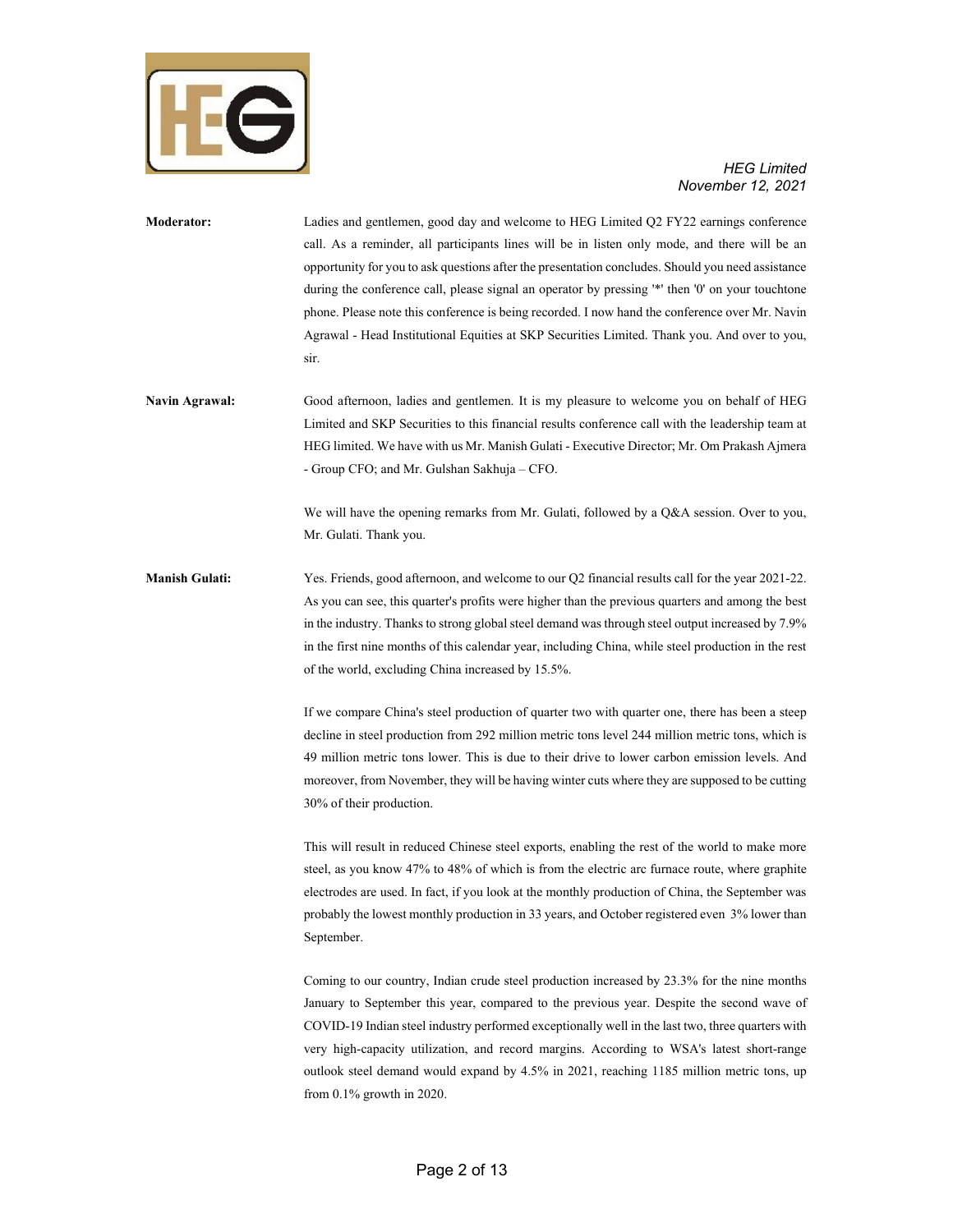

And further steel demand is expected to increase by 2.2% to 1,896 million metric tons in 2022. In comparison with the last quarter's results HEG's performance this quarter was much stronger, supported by improved global demand for graphite electrodes and firming up of prices. In Q2, FY21-22 electrode prices improved for both UHP and non-UHP grades, and we expect them to keep strengthening in the following quarters.

Our high-cost inventory of electrodes as well as high cost needle coke have all been liquidated. As we talk, the needle coke costs are also rising in tandem with electrode prices and the scarcity of needle coke due to increased demand could keep supply tight for the foreseeable future. Our ongoing capacity expansion from 80,000 tons to 100,000 tons is in full swing.

And we hope to be in the market with these new products by end 2022 or early 2023. This will bring our capacity under one roof to 100,000 metric tons, which is almost 40% more than the next largest plant. With our four decades of experience in business, we expect to be a supplier of choice to our global and Indian customers. And with this, I will now hand over the floor to our CFO, Mr. Gulshan Sakhuja to take you through all the financial numbers. And then we will be very happy to answer any queries that you have. Over to you.

**Gulshan Sakhuja:** Yes, thank you, sir. Good afternoon, friends. I will now briefly take you through your company's operating and financial performance for the quarter and a half year ended 30th September 2021. For the quarter ended September 2021 HEG recorded a revenue from operation of Rs. 518 crores as against Rs. 414 crores in the previous quarter, and Rs. 323 crores in the corresponding quarter of the last financial year. Revenue for the quarter saw an increase of 25% on QoQ basis, while it witnessed an increase of 60% in comparison to the corresponding quarter of the last financial year.

> The upswing in the prices have led to the encouragement in the performance of the quarter. During the quarter ended 30th September 2021, the company has delivered an EBITDA including other income of Rs. 167 crores in the quarter as against Rs. 94 crores. The company recorded a net profit after tax of Rs. 113 crores in the quarter as against Rs. 56 crores in the previous quarter and against a loss of Rs. 34 crores in the corresponding quarter of last financial year.

> Further during the quarter ended 30th September 2021, the rates and the other guidelines have been notified under the remission of duties and taxes on exported product scheme wide notification dated 17th of August 2021. Accordingly, the company has accrued the benefits amounting to Rs. 4.85 crores under the aforesaid scheme on the eligible export sales for the period from January 1 to September 2021. Out of which Rs. 3.24 crores pertains to the eligible export sales for the period from January 1 to June 30, 2021.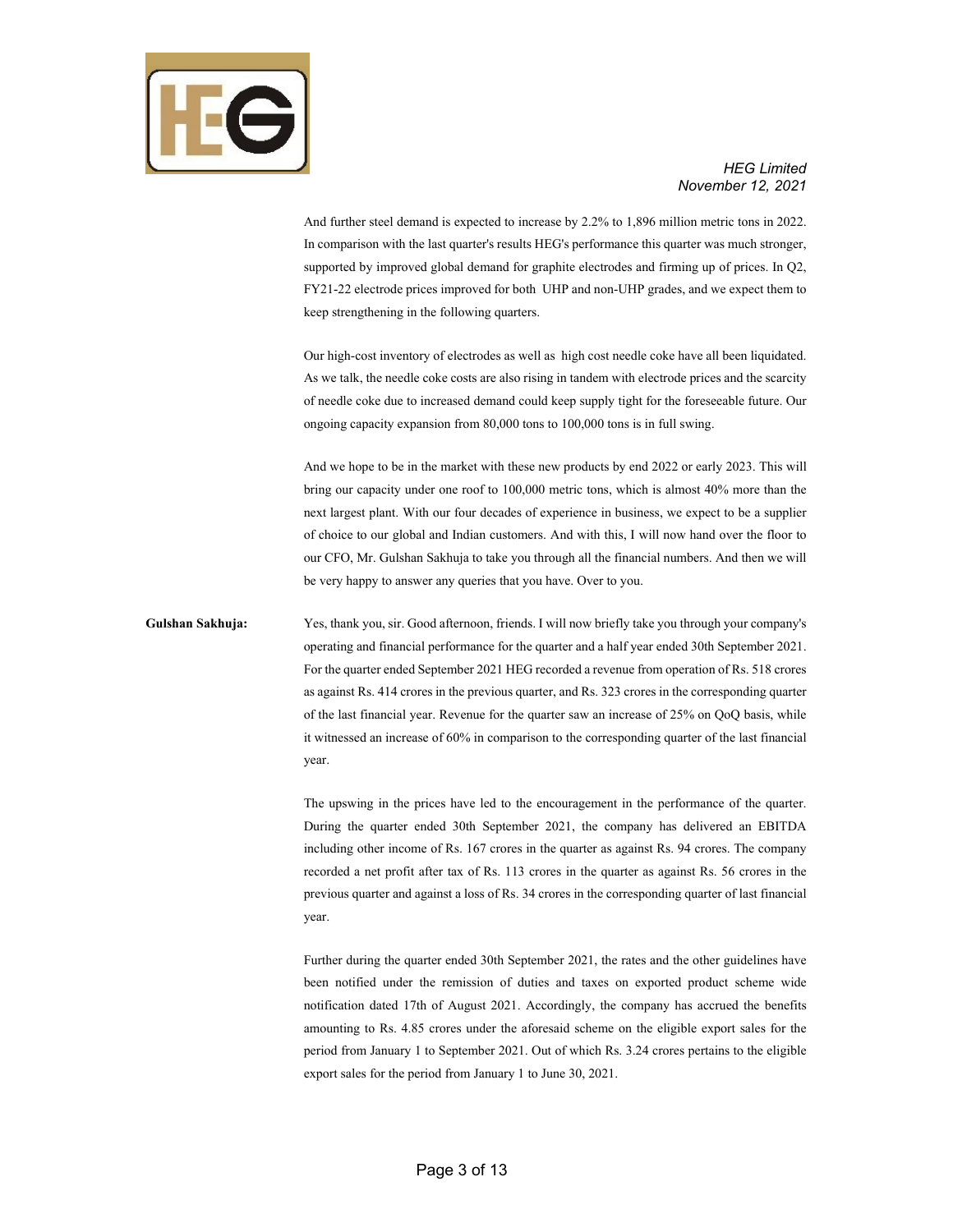

The expansion plan that is increasing the capacity from 80k to 100k is going on a full swing. There was a few months delays due to COVID, and we expect the expansion project to be completed in the quarter, October to December 2022. And we will be ready with the commercial production from early 2023.

The company is a long-term debt free and having a treasury size of nearly Rs. 1,500 crores as on 30th September yielding an average return of approximately 5.5% per annum. Now, we would like to address any questions or queries you have in your mind. Thank you.

**Moderator:** Thank you very much, sir. Ladies and gentlemen, we will now begin the question-and-answer session. We have a first question from the line of Pritesh Chheda from Lucky Investment Managers. Please go ahead.

**Pritesh Chheda:** Sir, if you could tell what is the capacity utilization in this quarter from that 80,000 tons?

**Manish Gulati:** 90% it has been for Q1 as well as similar for Q2.

**Pritesh Chheda:** Okay. So sir, I was just doing the math, because I was actually doing at 100% only. We are at about let us say \$1,000 EBITDA type number. We have fond memory of this industry even recording, you know, for few quarters in excess of \$5,000 not now, but in that golden period of 18, right?

> I just wanted to understand the dynamics of the industry then for recording those kinds of EBITDA and dynamics of the industry now, and do you see upside to this \$ 1000 EBITDA which you are recording and how has the business working changed, because that was a phase where we gained on prices with stable needle coke, then came a phase where we booked all the needle coke. So, there was a phase of, you know, operational losses.

> And now how in the cycle is the business being done? So, if you could help us understand this part?

**Manish Gulati:** Yes, sure. Let me distinguish between those times and these times. In those times you will recall in early 17, the preceding six years were actually quite bad for the industry where margins were under pressure and there was excess supply in the market and less demand due to which about six major plants have closed down in the Western world.

> So, by the time we came to early 2017 the demand and supply of graphite industry were all quite balanced. And then came a sudden shocker from the Chinese side that they put an immediate clamp down on their polluting steel industry, the blast furnaces, etc, and their steel exports to the rest of the world declined from a level of 112 and within two years they were at a level of 60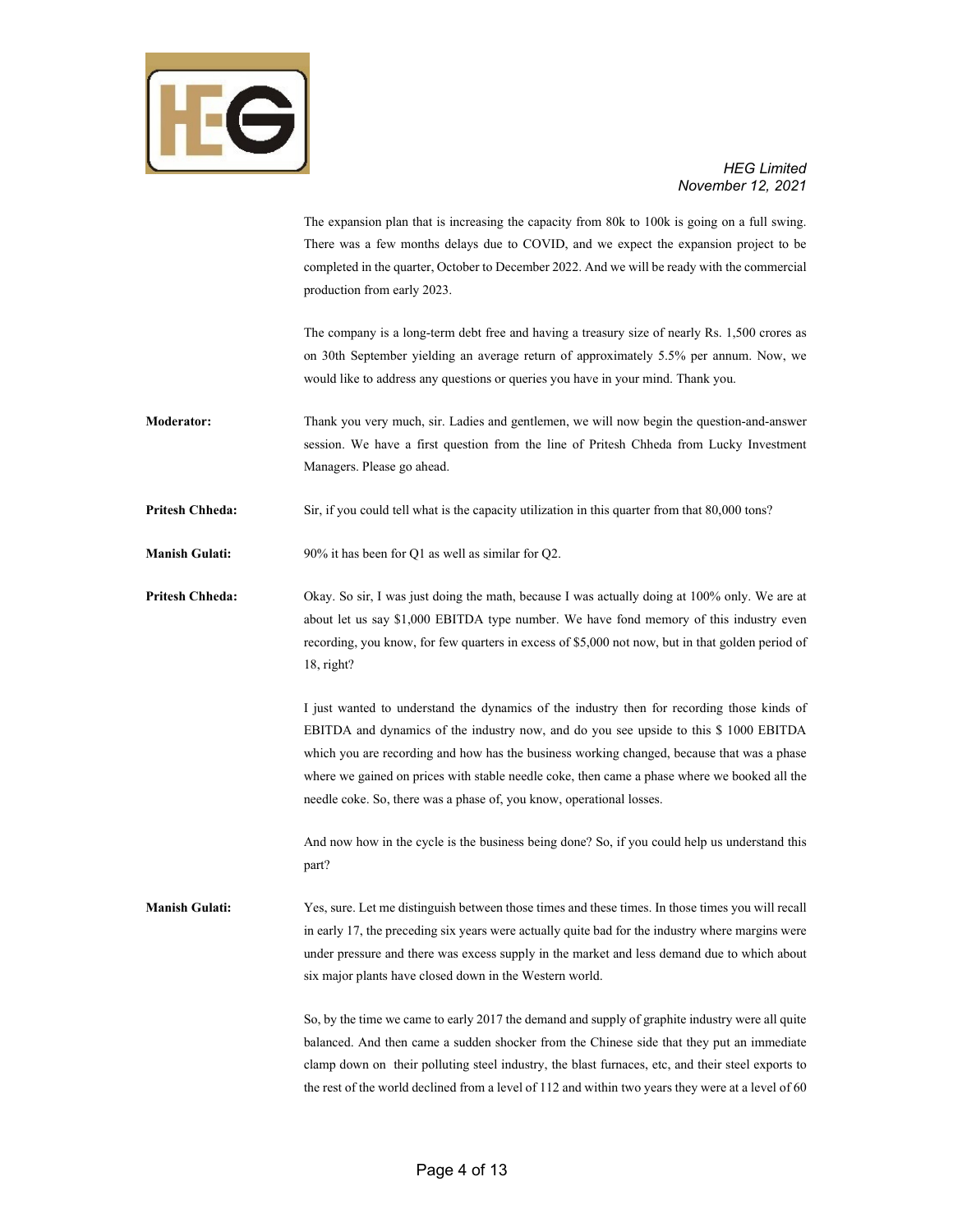

million metric tons. So, that is a huge number. I am just to emphasize what that number that is, Indian total steel production is 112.

So, suddenly 60 million metric tons going out of the market actually made the rest of the world make more steel. And rest of the world makes 48% of the steel through the electric arc furnace route. So, there was a sudden spurt in the demand of graphite electrodes that came so sudden that the graphite industry was not ready to cope up with that.

So, by the time, everybody turned out extra production incrementally, the market was on fire. See for a steel company, electrodes are just 3% of their cost. So, nobody wants to take a risk of, you know, losing out on their steel production, just for electrodes. So, everybody tried to in the later months, everybody tried to stock up more than what they needed, which is, and you know, a company, let us say, in Middle East, a company which was happy working with two months of physical stock of graphite electrodes at that plant, knowing that region does not have any electrode plant s suddenly wanted to have six months stock.

So, everybody stocked more and more and more. There was a fear psychosis in the market and the prices shot up like anything from a level of let us say \$2,500 to a level of \$15,000 happened in a matter of just two, three quarters. And everybody overbought, and then there was a period of correction, which followed later.

And then by the time before the inventories got over the COVID thing struck. So, the inventories took a little more time to liquidate. There was so much of excess material in the supply chain, that it took a while, almost year-and-a-half or two years for that to correct. And that is what you saw in our results also that we had two bad years or rather six bad quarters, trying to, live with those high costs inventories, revaluing them. Now the times are quite different than before.

Now, the times are such that we are getting a real demand from the world. After all these corrections after there is no excess inventories of electrodes, either with customers nor with manufacturers. Now, it is a more stable regime, that we are actually catering to the real demand coming in the world whatever 2% / 3% electric arc furnaces growing. Also in the past two, three years, the clampdown on carbon emissions is increasing more and more, and China is continues to be very serious about it.

I mean, as I said in my opening remarks, the September monthly production of China is the lowest in 33 years. So, this is like making history because they are truly clamping down on their production. What will be the benefit of this for the other rest of the world is that their steel gets consumed domestically, so they would not have steel to export. In fact, they are discouraging export by taking out the VAT and even thinking of putting export duty on some of the grades of steel they export.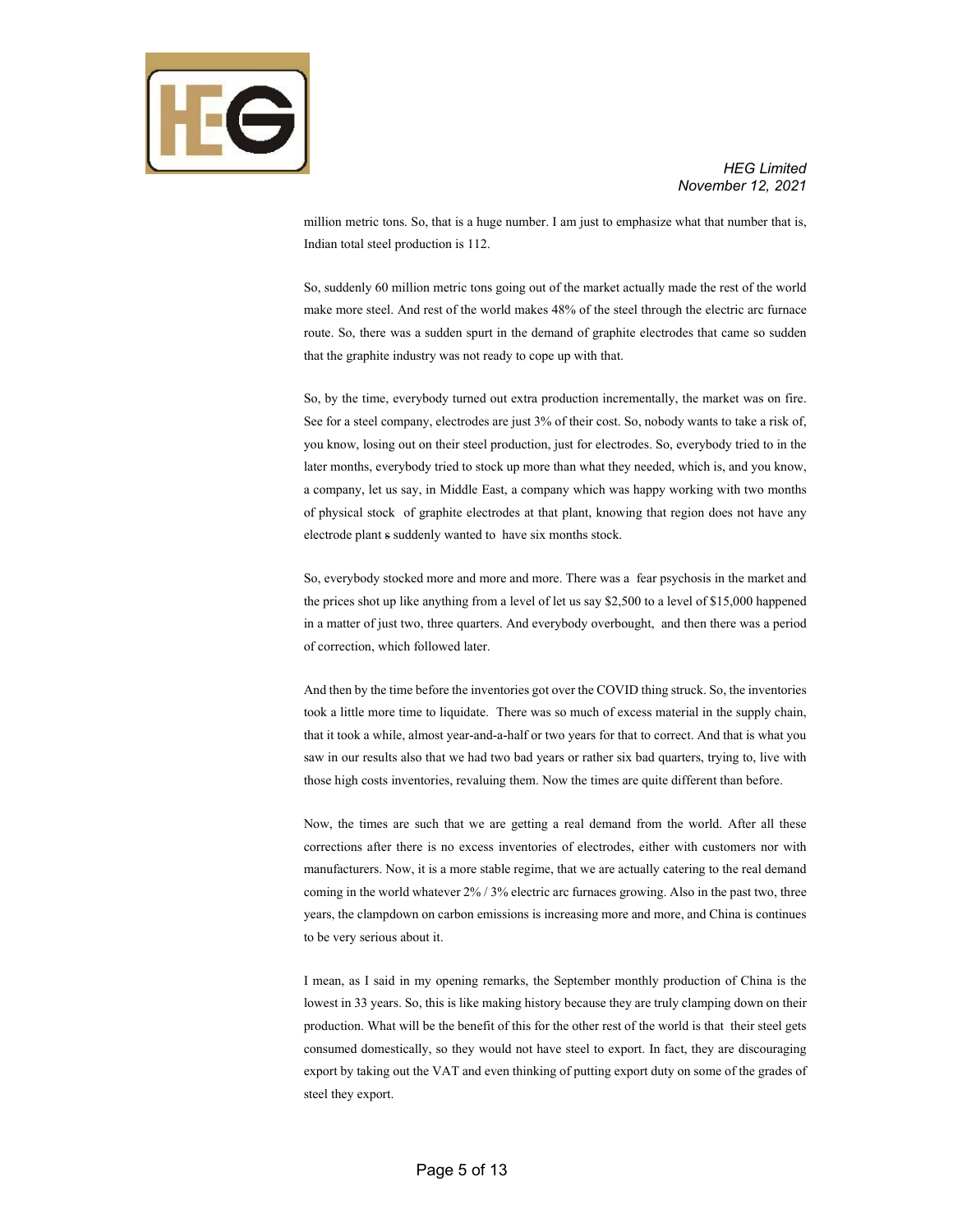

## *November 12, 2021*

|                        | So that bodes well for the rest of the world because rest of the world can make more steel through<br>electric arc furnace. Also in China, they continues to give emphasis on more and more electric<br>arc furnace steel production which is right now at a level of let us say 12%. And we expect in<br>two, three years; three, four years maybe it has to go to a level of 20% And anyways, the scrap<br>generation in China is also increasing.                                |
|------------------------|-------------------------------------------------------------------------------------------------------------------------------------------------------------------------------------------------------------------------------------------------------------------------------------------------------------------------------------------------------------------------------------------------------------------------------------------------------------------------------------|
|                        | So, these times are different than those times because those came a bit too sudden while this is<br>more stable. Now, this is a much better scenario, than that all the graphite companies like ours,<br>have almost reached the level of 90% capacity utilizations. So, this is more stable than before<br>and prices are firming up quarter by quarter. That is how I look at it.                                                                                                 |
| <b>Pritesh Chheda:</b> | Okay. But as the industry of electrodes supply is now kept up with the pace of supply additional<br>capacity or there is no additional CAPEX?                                                                                                                                                                                                                                                                                                                                       |
| <b>Manish Gulati:</b>  | In the Western world, right now, as I just said that I think all of the graphite industry is already<br>at a level of 90%. We are doing an expansion of let say another 20,000 tons. There is no other<br>capacity announcement which has come by other than China. China as you know has lot of<br>graphite companies making mainly non-UHP electrodes. So, they are there but UHP supply<br>tightness has now started to happen among the graphite supplier in the Western world. |
| <b>Pritesh Chheda:</b> | Okay and format of doing business, earlier we had to book needle coke for a slightly longer<br>supply. And hence we saw also that one year and even in this call, you first mentioned that you<br>have exhausted the old price needle coke, last call also you mentioned, right?                                                                                                                                                                                                    |
| <b>Manish Gulati:</b>  | Yes.                                                                                                                                                                                                                                                                                                                                                                                                                                                                                |
| <b>Pritesh Chheda:</b> | So, now how does the business work? We have a more back-to-back way of pricing needle coke<br>and pricing electrode that is a three-monthly basis. Then there is a spread always in mind, is that<br>the way of doing or we still have to go the old way?                                                                                                                                                                                                                           |
| <b>Manish Gulati:</b>  | No, we are electrodes people as well as the needle coke people are working quarter by quarter.<br>If we have a customer asking for, let us say a yearly price, we are unable to give a yearly price.<br>So, I just count what we have in stock, what is in the transit, what we have booked. So, we<br>always know our cost.                                                                                                                                                        |
|                        | So, we are booking business quarter by quarter, and needle coke is also available quarter by<br>quarter. But we always know our costs. We know the spread.                                                                                                                                                                                                                                                                                                                          |
| <b>Pritesh Chheda:</b> | Okay. Can you comment on the spread now? What were they running?                                                                                                                                                                                                                                                                                                                                                                                                                    |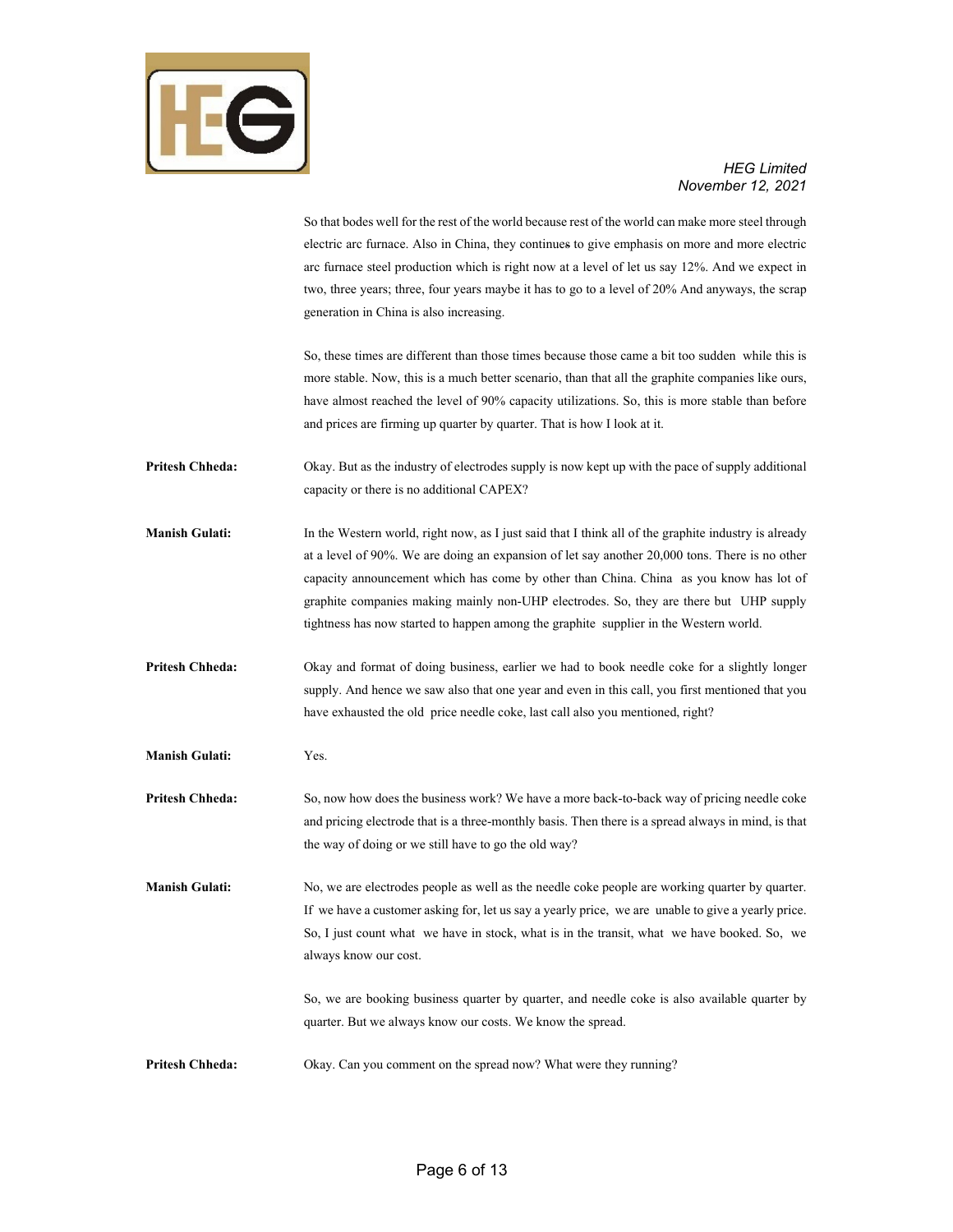

- **Manish Gulati:** It is not difficult for you to make some rough back of the envelope calculation, but I will not give in a number, please.
- **Pritesh Chheda:** No problem, sir. But do you think that the spread will be more consistent now? Unlike last time, which went through a haywire?
- **Manish Gulati:** *Yes. Because this is what I completely believe that the spread in at least in the next two quarters,* which I can foresee where we have an order book also and we know what is the needle coke price so both the spread should be consistent. But again, I am talking about only two, three quarters ahead, not more than that.
- **Pritesh Chheda:** So, you see a upside to this \$1,000 EBITDA, which is reported, \$1,000 plus EBITDA, which is reported in this quarter basically?
- **Manish Gulati:** No, I will not say in dollar terms, I would rather say the margins, which you are seeing are going to be. You will see similar margins in the next two, three quarters. Reason being that all the costs are simultaneously going up. It is not only about needle coke, it is about pitch, it is about metallurgical coke, it is about freights, fuel, everything.
	- All the costs are going up. And having said that, if we say that we are able to have, maybe we expect similar margins, that means at least we are able to take care of all the incremental costs from all other materials.
- **Pritesh Chheda:** And sir, this 80,000-ton capacity, you can use that 80,000 higher than 80, or lower than 80?
- **Manish Gulati:** See this 80,000 is under certain conditions that we use, I mean, we make certain products, certain size of products, it is like an ideal thing.
	- It is like a nameplate capacity, it is like saying a car would have an average of such and such under such and such condition. Of course, 80,000 is the real capacity we have. But when we work with all different grades, different sizes, catering to all kinds of demand, usually 90%, 92%. And that is what you will probably see with every graphite company.
- **Pritesh Chheda:** So, you are saying about 90% to 92% of the rated capacity is what we use?
- **Manish Gulati:** Is you can stretch it to provided you are taking care of all the variables of the product mix. See I have a product mix, it is not ideal to me, if I would have the right product mix exactly the sizes I want to make. And this happens because globally market also is like that, you know, if they are the electric arc furnace, we are also making some sizes for the ladle furnace for our years old customers who still want to buy the small sized electrode from us.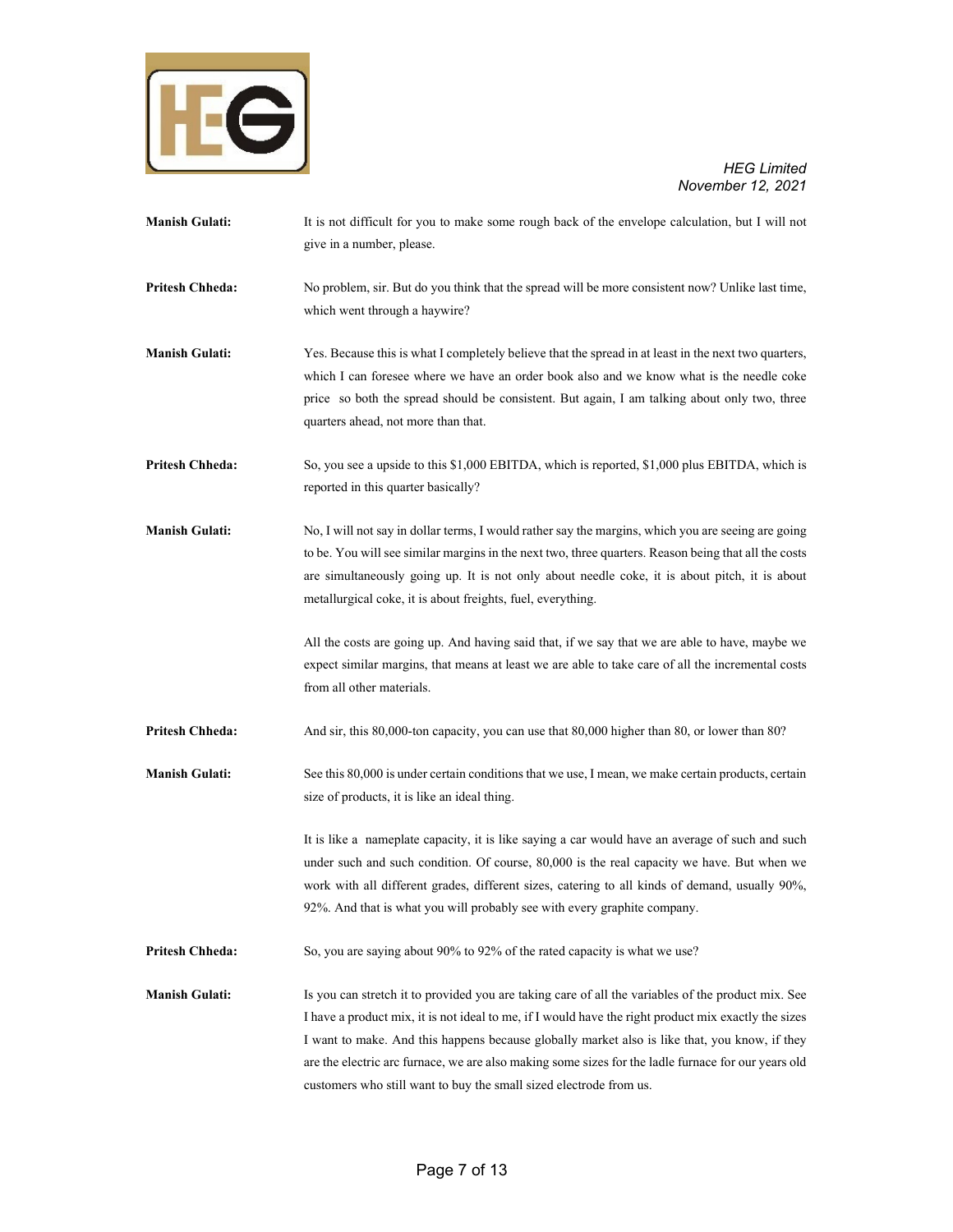

So, it is but once you have a product mix, which is ideal, of course it is possible.

- **Pritesh Chheda:** Okay, so I will just clarify, I got confused here. You can operate at 90% to 92% comfortably, but even 100% utilization, which is generating 80,000 tons output is possible. That is how you are putting, right?
- **Manish Gulati:** It is possible, but it has certain, you know, fine print to it that I need to be making certain sizes more than the others. But if you want to cater to the market, your customers, your loyal customers who have been with you for 25 to 30 years, I cannot choose to make the sizes I want to because of plant capacity.
- **Pritesh Chheda:** Which means you are running at optimal capacity as of now?
- **Manish Gulati:** We can say that 90. Maybe we stretch it to 92 but that is where you know then those ideal situation comes at.
- **Moderator:** Thank you. We have next question from the line of Sonali Salgaonkar from Jefferies. Please go ahead.
- **Sonali Salgaonkar:** Sir, my first question is regarding China. You know, last quarter Q2, we saw power cuts in China. How do you see the entire situation evolving, and also impacting our demand versus pricing in the other global countries?
- **Manish Gulati:** See what is happening in China, Sonali, you guys would know better than us. It is all in a state of turmoil. Now how it impacts HEG is just talk about graphite, and HEG. We are not supplying to China. All we are worried about all we are keep tracking is what is China's effect to the rest of the world? Like how much steel are they exporting? How much electrode are they exporting or importing? That is also, that is what we care about. You know, per se, we do not have any customers in China as such.
- **Sonali Salgaonkar:** Right. So, I was asking from the indirect impact point of view. So, for example, if the EAF production in China starts scaling down due to power, how do you see the supply situation evolving in graphite electrodes?
- **Manish Gulati:** See right now it is actually otherwise that we are seeing a lot of inquiries coming in from rest of the world for non-UHP, they are asking for non-UHP, so that somehow if we talk about electrical power cuts, then their graphite industry is impacted more than the electric arc furnace industry, because graphite is very power intensive.

In fact it is actually working out to be the other way. So, the power cuts are hurting their graphite industry also, other than the electric arc finance.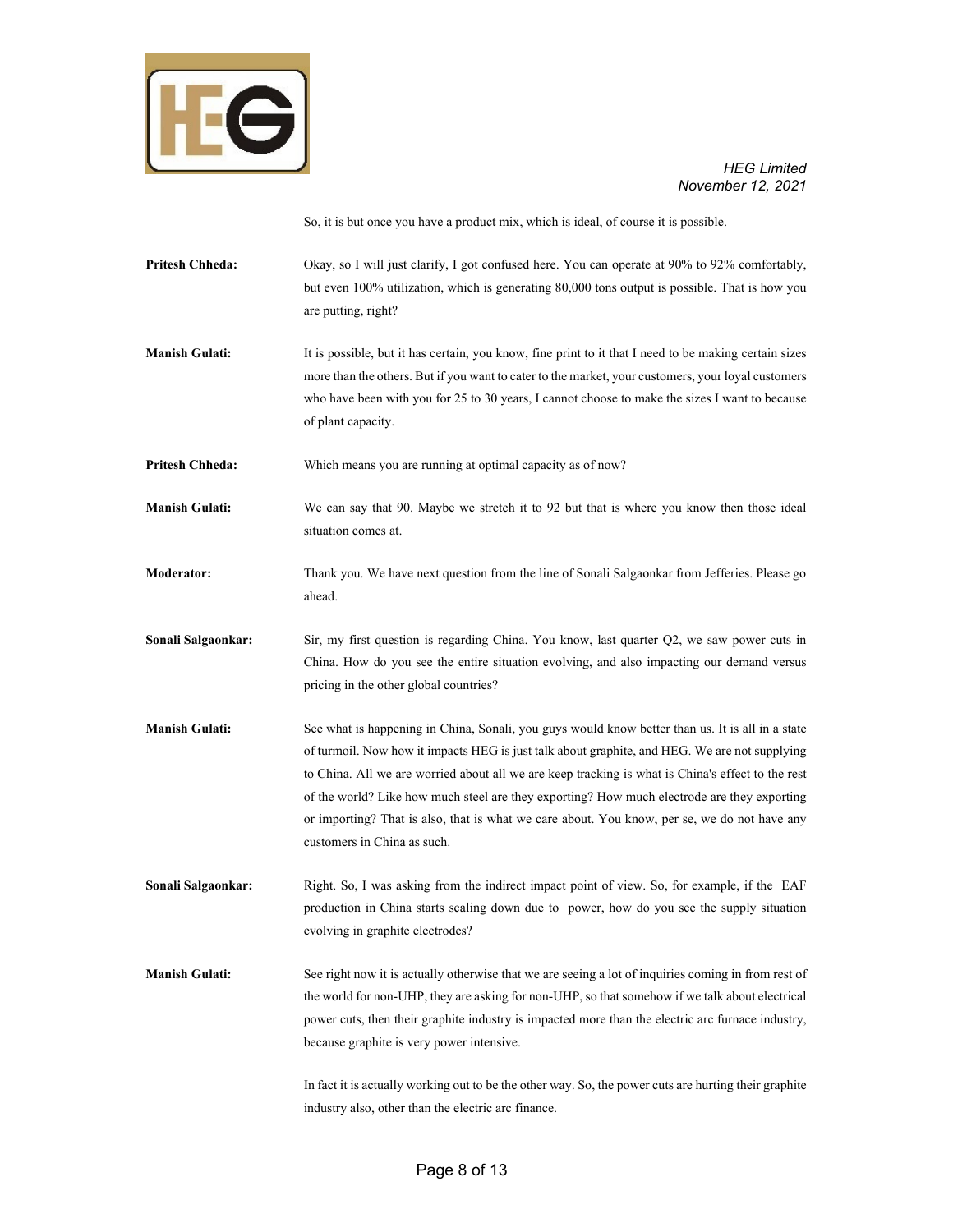

**Sonali Salgaonkar:** The second question is regarding the demand, how are you witnessing the demand scenario in the rest of the world? You know, especially in Europe, or Middle East or US, and what is the current situation of the inventory? Are we at near normal inventory right now? **Manish Gulati:** Sonali, I was answering the second question first. We are working at actually record low levels of inventory. We may not give a number but Yes, it is less than normal. I mean, the order book, the demand is good. We are seeing demand from US, from Europe, from Southeast Asia, virtually everywhere globally, steel industry is doing well. And you can see their margins for steel industry in India as well as globally. So, our inventory levels are pretty tight. **Sonali Salgaonkar:** Sir, my third question is on the pricing. I understand you do not disclose the absolute pricing. But would you be able to articulate the quantum of price increase that we had in Q2? And how much do you foresee in the coming quarters? Just an approximate estimate could also do. **Manish Gulati:** Yes, that I can do. Let us say Q2 versus Q1 let us say. I am just giving ballpark figures. We are talking in terms of 20% price increase Q2 over Q1. Going forward, we are able to see 8% to 10% price increases quarter by quarter. **Sonali Salgaonkar:** So, 8% to 10% in Q3 over Q2, is that right? **Manish Gulati:** Yes, and Q4 over Q3. **Sonali Salgaonkar:** And my next question is regarding the capacity utilization. You did mention 90% utilization this quarter. Sir, how much was this last year same quarter and what is it currently even currently we are at 90 Plus as we speak in November? **Manish Gulati:** Yes, we are consistently at 90% right from the last quarter of last year. So, since then we have been at 90% level. And for the next Q3 and Q4 also, we expect to be at 90%. Sonali Salgaonkar: And how much was the utilization same quarter last year? **Manish Gulati:** Same quarter last year was 70%. **Management:** Yes, approx. 70%. **Manish Gulati:** 70% **Moderator:** Thank you. We have the next question from the line of Veeral Gandhi from Ninety One. Please go ahead.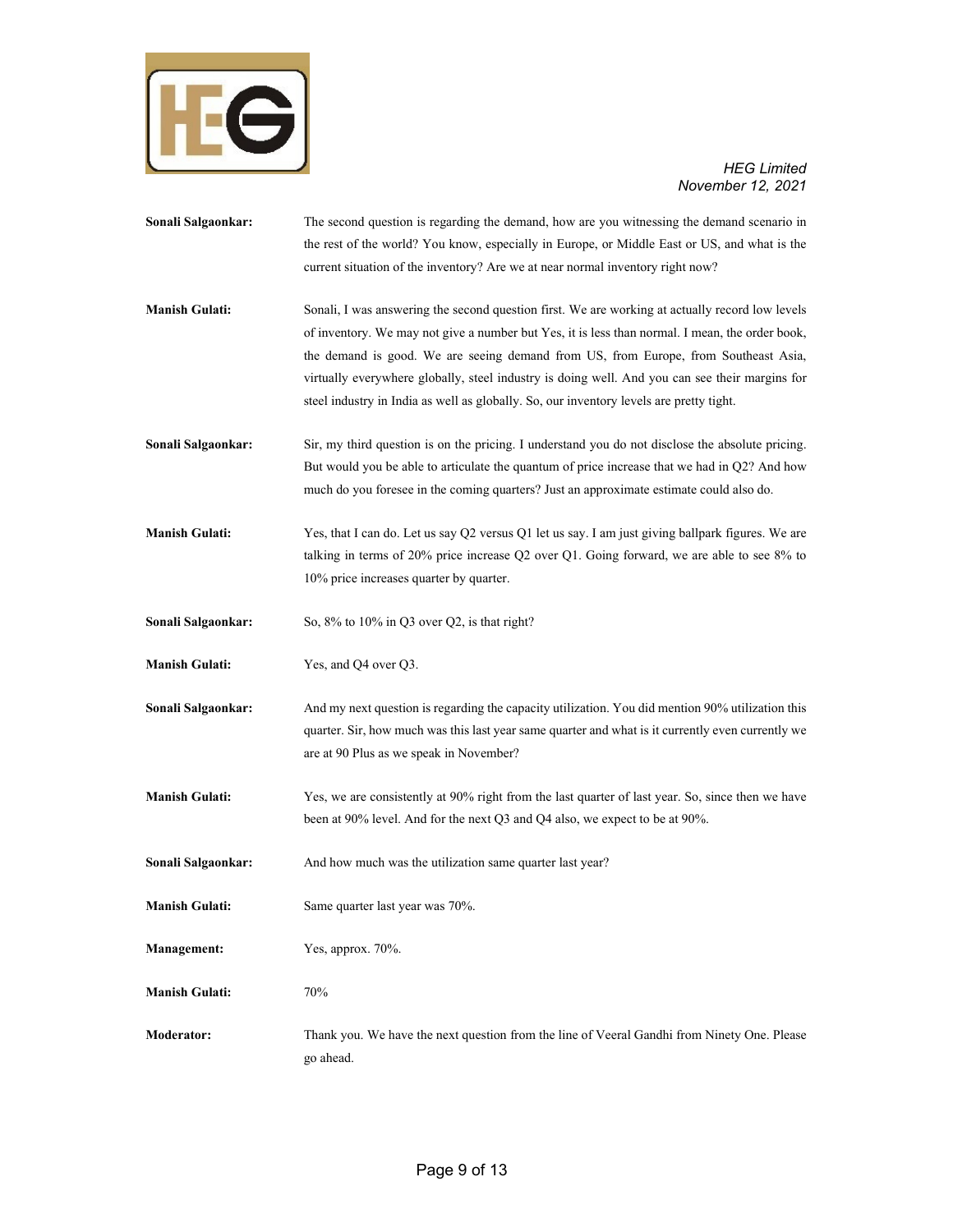

**Veeral Gandhi:** I have got three questions. And the first is about coal. So, I had read that in October, many power plants in India had less than eight days of supply. What was the impact on your production? If there are, where there is loadshedding? And do you have anything in place to mitigate the risks around that? **Manish Gulati:** Okay, so let me answer this for you. See, there was a lot of news everywhere that India is working with like four days of stock, three days of stock. But later, I mean, it was we did not see the impact anywhere. I mean, there were no load shedding, etcetera. And I think Coal India has done a wonderful job by ramping up production, that is why I think the government prevailed upon Coal India to push their own domestic supplies. So far as we talk, we did not see any kind of load shedding not to the industry, not to residential. So, I mean, that is about it. And the way it has been proceeding since the last one month, the shrill of this coal shortage have gone down, and industry is working normally. **Veeral Gandhi:** Do you get your all your power from the grid? Or do you have your own captive power plants? **Manish Gulati:** We have captive power plants, which are also coal based, but we are not running them now for the past one year. We have 70 megawatts connection. And we are taking all the power from the grid from the state electricity board, like we say it in India. **Veeral Gandhi:** Okay. All right. And the second question was, I saw that the spot price for electrodes in China fell from May this year to the end of September, and then rose sharply from that point on. Do you have any thoughts on what caused that movement? **Manish Gulati:** Sorry, I did not get the last few words. You said I heard about China that prices shooting up after September 20? What is that you wanted to ask? **Veeral Gandhi:** What caused that? What caused the fall from May to September, so there was a fall in the spot price from May to around September and then in September, it shot up very sharply back to the previous highs. And it was quite an interesting dynamic. I am just I would if you have any clues as to what caused that would be helpful? **Manish Gulati:** Really the way Chinese have been working is demand and supply is very short term. There you see more spikes from their side. So, I mean, I really do not know why they had to go down to those crazy price levels in the 20s. And also, I would you can relate it to the steel industry capacity utilization and steel demand also. From October 20 you are seeing consistently, you know, rising production of steel companies and improving EBITDAs. So, that is a time the April the period you are mentioning of April to September 20 even steel

industry was not doing as good. Steel industry started to pick up only after October 20.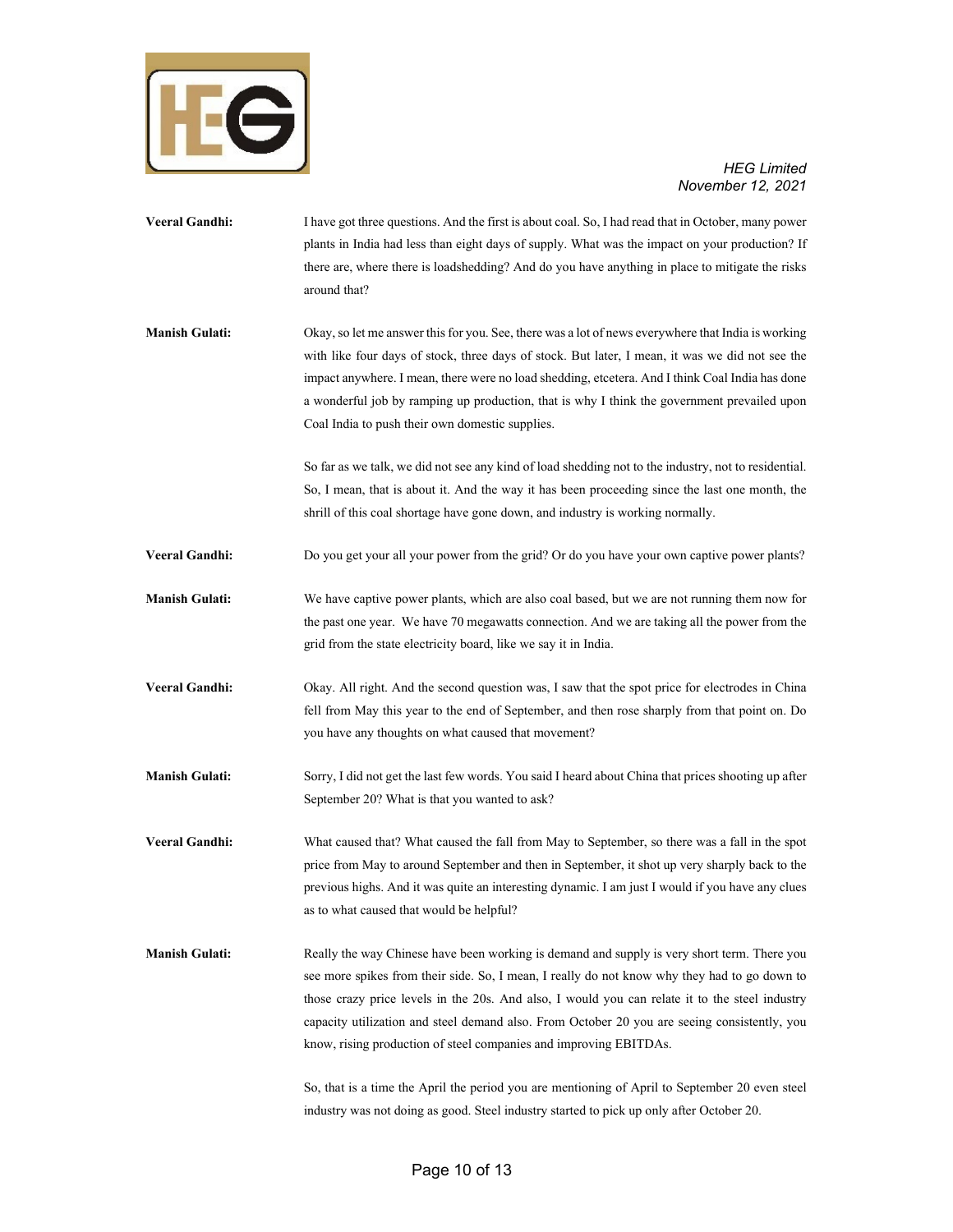

- **Veeral Gandhi:** Okay, great, thank you. And the last question I had was, I had read about the use of graphite electrodes in electric vehicle batteries. There is a Chinese company that produces this product. To what extent can production of electrodes for electric arc furnaces be converted to an electric vehicle battery or are they entirely separate markets?
- **Manish Gulati:** These are separate markets, separate products. Now graphite electrode the primary use of that is in steel s-melting. Now the generic is graphite. So, what lithium battery they are using is an anode. In a cell there is an anode and anode is nothing but a graphite powder. Yes, it is graphite, but it is processed differently.

And anode can be made from 2, 3, 4 precursors like a natural mined graphite, like a pitch coke. And so, sometimes people do mix the two things that probably it is the same thing, but it is actually not the same thing. But yes, generic is graphite, but for anode the process is very different that product is very different from the graphite electrode which are used by steel companies.

- **Moderator:** Thank you. We have next question from the line of Manish Sonthalia from Motilal Oswald Asset Management. Please go ahead.
- **Manish Sonthalia:** Two questions. What is the situation of our Iranian exports? And second is if domestic production in China of steel is coming down, what are they doing with the graphite electrode capacity currently? Are they dumping it worldwide or how is the situation out there?
- **Manish Gulati:** See, China the main production, as you know, 88% is from the blast furnace side. And only 12% is from the electric arc furnace side. So, even they are coming down actually. It is blast furnace side is impacted more than the electric arc furnace. Now, what they are doing with their electrodes? I would say, right now, the way power cuts are going on, even their graphite electrode production is impacted. About your first question, the Iran thing. No, we are not exporting anything to Iran, due to ongoing sanctions from the US side. It used to be a very good market for us.

But for the last two or rather three years, more than three years, there have been absolutely nil supplies to Iran. But maybe if sanctions are lifted, we might resume.

- **Manish Sonthalia:** Okay. Just a follow up on the graphite capacity in China. So, with power cuts, etcetera are you seeing really Chinese exports of electrodes increasing over the last quarter or two?
- **Manish Gulati:** No, not at. Rather I think I have a feeling from the market that the exports are actually coming down since the last quarter the export of graphite electrodes. But maybe when the data emerges from China, we will have a look at it. But right now, the feel I have from the market because I am in touch with customers on a daily basis.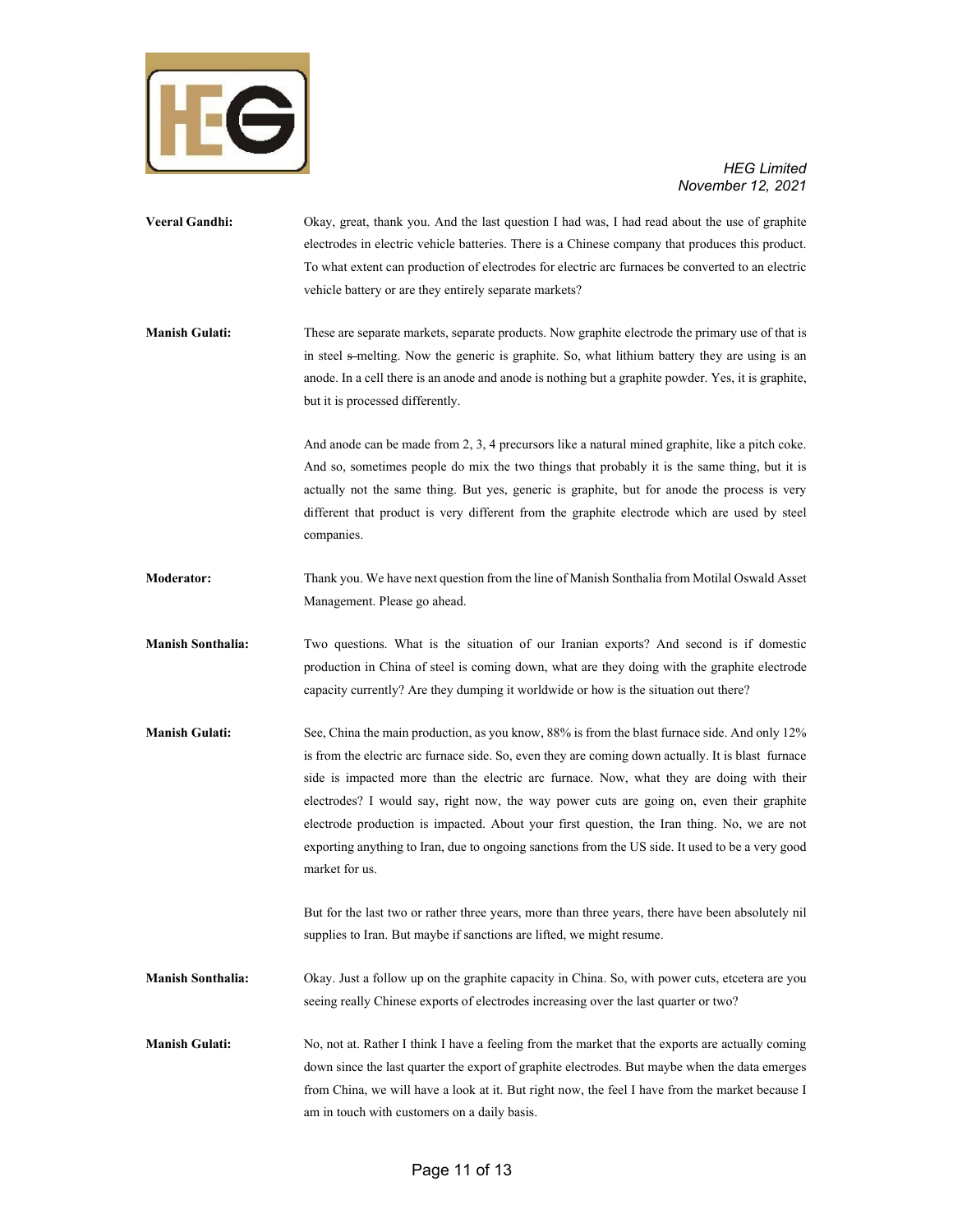

So, it seems to me that more inquiries are coming to our side for the sizes, for the non-UHP grade, which was earlier supplied by Chinese.

**Manish Sonthalia:** So, customers are now preferring more of UHP as opposed to HP?

**Manish Gulati:** No, I did not say that. It is not about UHP versus non-UHP. See we also have a certain product in our product mix, we also make about 30% non-UHP. So, the customers, our customers are aware that HEG also makes some non-UHP products.

> So when they are not getting supply from China, they turn to HEG to ask if we have some availability. That is how I get a sense that let us say x, y or z customer, who was not checking with us for the non-UHP, suddenly they start checking with us or sending enquiries gives us an indication that probably they are unable to source it from China.

**Manish Sonthalia:** And just an additional question. What is the price difference between let us say an HP and a UHP for similar data? I mean just about, not the varying numbers but just what is that?

**Manish Gulati:** Actually it varies year-after-year, quarter-by-quarter because both have different costs in the sense. Here we have to use only needle coke and for the non-UHP we use Indian regular coke.

> So, it depends upon their pricing and mostly non-UHP; UHP pricing is driven by the UHP demand in the world and what other graphite industry is doing. Non-UHP is mainly driven by how much supplies are coming out of China and their pricing. So, accordingly we have to price our products.

So, if you ask me singly what is the difference between the two? Then you know, it varies.

**Manish Sonthalia:** I just wanted the difference in prices for similar diameter. So, it can give some idea about the demand supply situation basically on the China side? If the gap has increased significantly or they compressed or is it stable?

**Manish Gulati:** I mean it varies from which point in time. Okay, if I have to answer this, let us say if I have to answer this today, what is the difference between UHP and non-UHP? I would say anywhere between \$1,500 to \$2,000 or something like that, but because the two different products are irreplaceable I mean you cannot use a non-UHP in place of a UHP.

**Manish Sonthalia:** I was just referring to the last cycle when we saw very steep J-curve in graphite electrode prices. At that point in time the UHP and the non the demand was so strong, the UHP and the non-UHP prices converged literally.

**Manish Gulati:** Literally converged, correct.